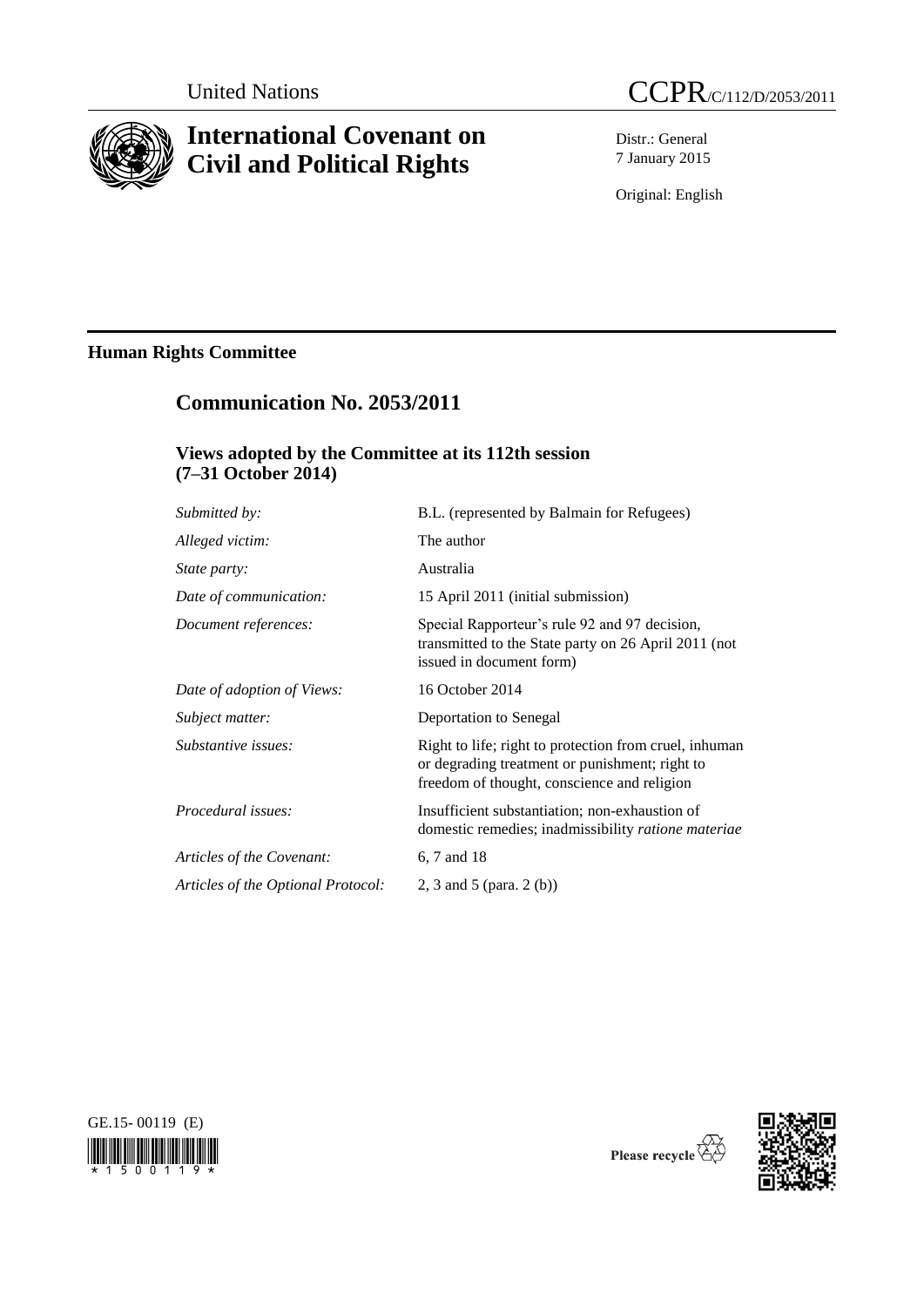### **Annex**

## **Views of the Human Rights Committee under article 5, paragraph 4, of the Optional Protocol to the International Covenant on Civil and Political Rights (112th session)**

concerning

### **Communication No. 2053/2011**

| Submitted by:          | B.L. (represented by Balmain for Refugees) |
|------------------------|--------------------------------------------|
| Alleged victim:        | The author                                 |
| <i>State party:</i>    | Australia                                  |
| Date of communication: | 15 April 2011 (initial submission)         |

*The Human Rights Committee*, established under article 28 of the International Covenant on Civil and Political Rights,

*Meeting on* 16 October 2014,

*Having concluded* its consideration of communication No. 2053/2011, submitted to the Human Rights Committee by B.L. under the Optional Protocol to the International Covenant on Civil and Political Rights,

*Having taken into account* all written information made available to it by the author of the communication and the State party,

*Adopts* the following:

### **Views under article 5, paragraph 4, of the Optional Protocol**

1.1 The author of the communication is B.L., a Senegalese national born on 8 August 1978. At the time of submission of his communication, the author was in Australia, facing imminent removal to his country of origin. He claims that the State party will breach his rights under articles 6, 7 and article 18 of the Covenant if he is deported to Senegal. The Covenant and the Optional Protocol thereto entered into force for Australia on 13 August 1980 and 25 September 1991 respectively. The author is represented by Balmain for Refugees.

1.2 On 26 April 2011, the Special Rapporteur on new communications and interim measures, acting on behalf of the Committee, requested the State party not to deport the

The following members of the Committee participated in the consideration of the present communication: Yadh Ben Achour, Christine Chanet, Ahmad Amin Fathalla, Cornelis Flinterman, Yuji Iwasawa, Gerald L. Neuman, Víctor Manuel Rodríguez-Rescia, Fabián Omar Salvioli, Dheerujlall B. Seetulsingh, Anja Seibert-Fohr, Yuval Shany, Konstantine Vardzelashvili, Margo Waterval and Andrei Paul Zlătescu.

The texts of individual opinions by Committee members Gerald L. Neuman and Yuji Iwasawa (concurring), Dheerujlall B. Seetulsingh (concurring) and Fabián Omar Salvioli (concurring) are appended to the present Views.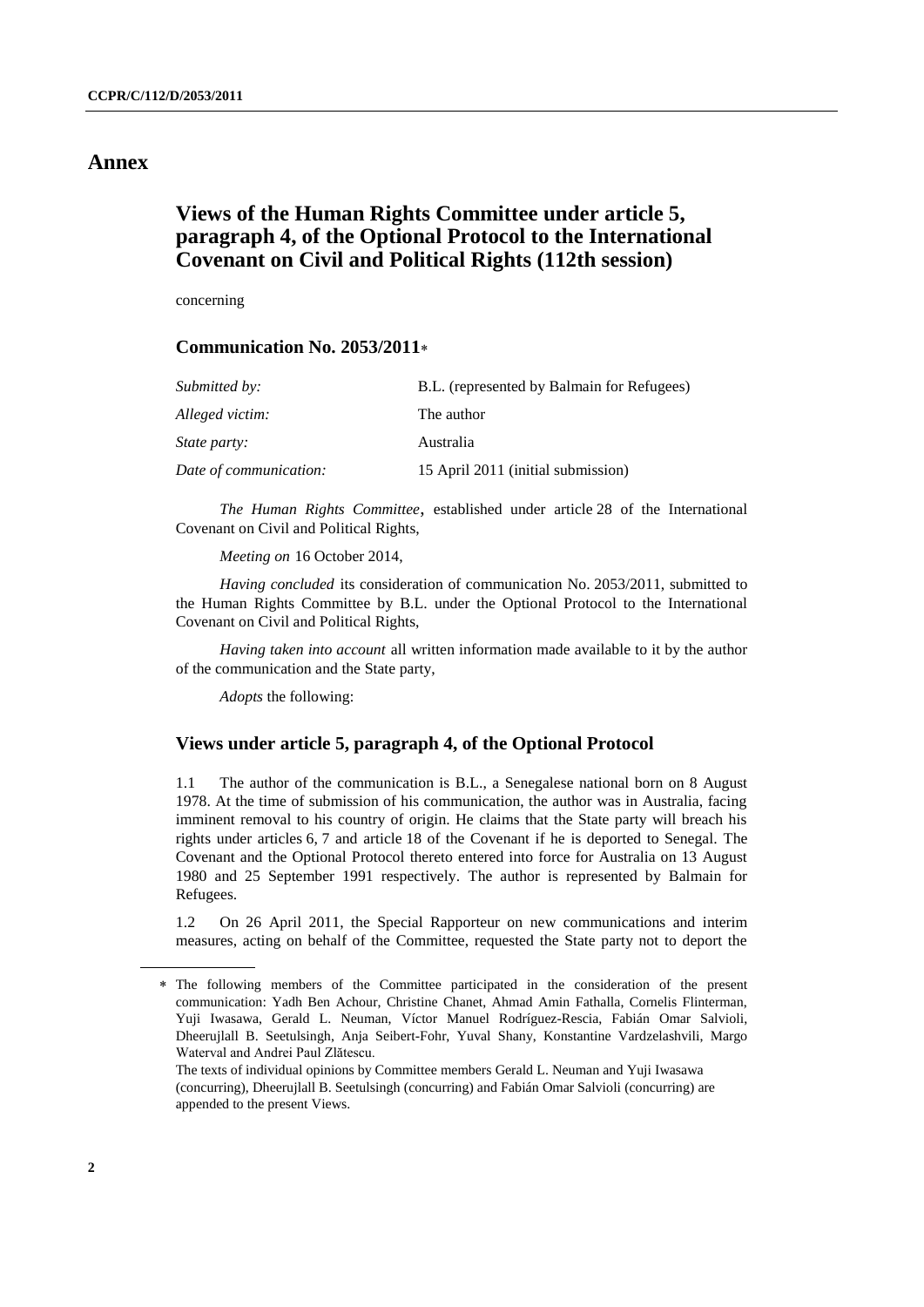author to Senegal while his communication is under consideration by the Committee. On 20 December 2011, the State party informed the Committee that the author remained in Australia.

#### **Factual background**

2.1 The author was born in Touba, Senegal, into a large and devoted Muslim family who were then and remain members of the Mourides Brotherhood.

2.2 Through a number of friends, around 1994, the author discovered the Assemblies of God Church, a Christian organization which offered food and other benefits to children who attended the church. He became interested in the Bible and decided to become a Christian. He was baptized on 13 November 1994. As a consequence of his conversion from Islam to Christianity, his father, brothers and neighbours told him that if he did not return to Islam, they would tell the Mourides Brotherhood to put a fatwa (death order) on him to be killed. On an unspecified date in November 1994, the author's family and some members of the Mourides Brotherhood attacked him and he suffered injuries which prevented him from walking for several days. The author also claims that he was thereafter kept at his father's house for three days without food in an attempt to force him to convert back to Islam. The author's father told him that he had brought disgrace and shame on his family and wanted him killed, unless he converted back to being a Muslim.

2.3 On an unspecified date in 1994, the author left Touba for Kaolack, a city south of Touba, where he found work as a welder. While in Kaolack, he was located by his family and other members of the Mourides Brotherhood, who beat him up and left him for dead.

2.4 On one occasion, the author reported to the Senegalese police that the Mourides Brotherhood was going to kill him because he had become Christian. He was advised by a senior police officer that there was nothing the police could do to protect him because it was a family matter and because the Mourides Brotherhood was too powerful.<sup>2</sup>

2.5 A Christian pastor advised the author to leave Senegal, for his safety, and provided him with financial support to that end. The author arrived in South Africa on 14 October 1998. It was difficult to find work there and the author sold items on the street. He felt homesick and therefore returned to Senegal in 2006. He worked for a short period in Kaolack for his previous employer. However, he heard that people had come looking for him, so he went into hiding. The author felt unsafe and returned to South Africa in April 2006.

2.6 Owing to hostility towards foreign workers in South Africa, the author left for Australia, where he arrived on 14 October 2008.

2.7 On 9 April 2009, the author applied to the Department of Immigration and Citizenship (DIAC) for a protection visa (class XA) under the 1958 Migration Act. On 8 July 2009, DIAC refused to grant him a protection visa on the ground that he did not qualify as a person to whom Australia owed protection obligations under the 1951 Convention relating to the Status of Refugees.

<sup>&</sup>lt;sup>1</sup> No date specified.

<sup>&</sup>lt;sup>2</sup> The information submitted by the author is inconsistent regarding when and where that conversation took place — in Touba following the first incident or in Kaolack following the second incident. According to a Statutory Declaration dated 21 October 2010, which was submitted with the communication, the conversation occurred following the first incident, and the police officer warned him that the Mourides Brotherhood was "too powerful in Touba".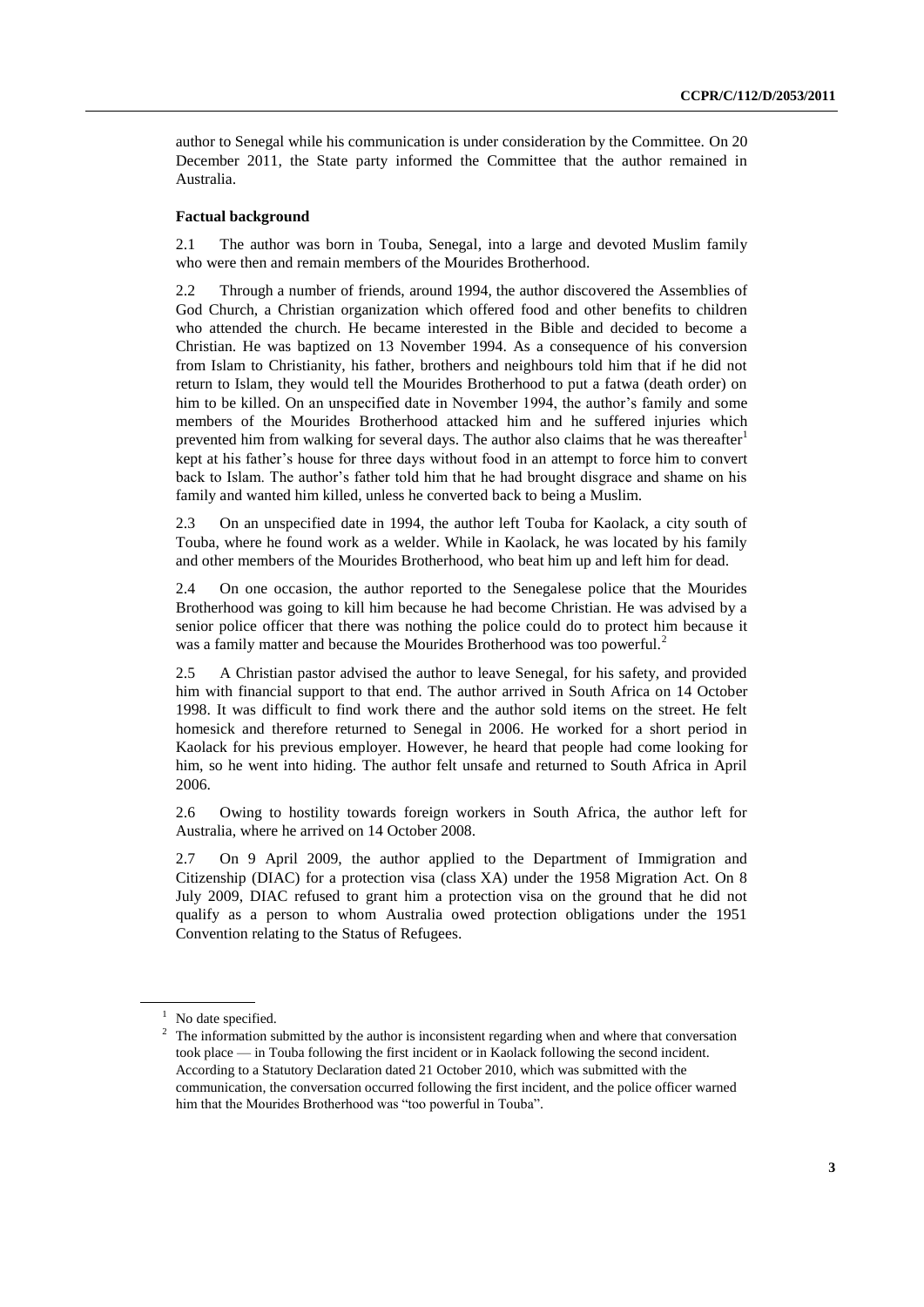2.8 On 24 July 2009, the author applied for review of the DIAC decision by the Refugee Review Tribunal (RRT). On 28 October 2009, RRT upheld the DIAC decision. RRT found the author to be a credible witness who spoke convincingly about his conversion and commitment to Christianity. The Tribunal also accepted that he had remained involved in the church in South Africa and Australia because he had found comfort and solace there, and not for the purpose of strengthening his refugee claim. The Tribunal accepted the author's claims about his family background and the negative attitude of his family members and some of their associates to his conversion from Islam to Christianity. The Tribunal accepted the author's evidence that he feared harm from his family and associates/friends of the family and that his family and associates belonged to the Mourides Brotherhood. It accepted the author's evidence that he was assaulted by his family and their associates on two occasions because he had converted to Christianity, and that his family was still looking for him when he returned to Senegal after 10 years in South Africa. It found, however, that their motivation was related to their desire to punish him for his conversion to Christianity, but had nothing to do with them being members of the Mourides Brotherhood. The Tribunal did not accept that the author had a well-founded fear of harm from the Mourides Brotherhood generally, in the light of independent country information on the subject.

2.9 On 28 October 2009, a request for ministerial intervention pursuant to section 417 of the 1958 Migration Act was referred by the RRT decision maker, with the request to consider whether the author's case amounted to unique and exceptional circumstances in which it would be in the public interest to intervene. The request was rejected by the Minister on 4 June 2010.

2.10 On 30 September 2010, the author filed a new request for ministerial intervention pursuant to section 417 of the 1958 Migration Act. The Ministerial Intervention Unit assessed the author's case on 4 February 2011. As it was determined that there had been no significant change in the author's circumstances raising new substantive issues that had not previously been considered, the request was denied.

#### **The complaint**

3.1 The author submits that he is living in fear of being physically harmed or killed, either by the Mourides Brotherhood or his own family, for having converted from Islam to Christianity.<sup>3</sup> He adds that if he had been born a Christian in Senegal, he would not have faced such persecution; it is his conversion that puts his life at risk. The author also submits that the Senegalese police would not be able to protect him and would not be able to stop the Brotherhood and his family killing him. Therefore, the author claims that his rights under articles 6 and 7 of the Covenant would be violated if he were forcibly returned to Senegal by Australia.

3.2 As to the author's claims under article 18 of the Covenant, he contends that if he were forcibly returned to Senegal, he would not be able to practise his Christian religion. He adds that he currently attends church services each week, and regularly studies the Bible. He is a committed Christian and will never return to the Muslim faith. If he were returned to Senegal, he would be subject to coercion, including the threat of death, by members of his own Muslim family and by members of the Mourides Brotherhood to convert back to Islam and thus be forced to forego his Christian faith.

<sup>&</sup>lt;sup>3</sup> The author annexes statements of support from the Senegambia Association in Australia (undated) and the African Communities Council (dated 3 September 2010).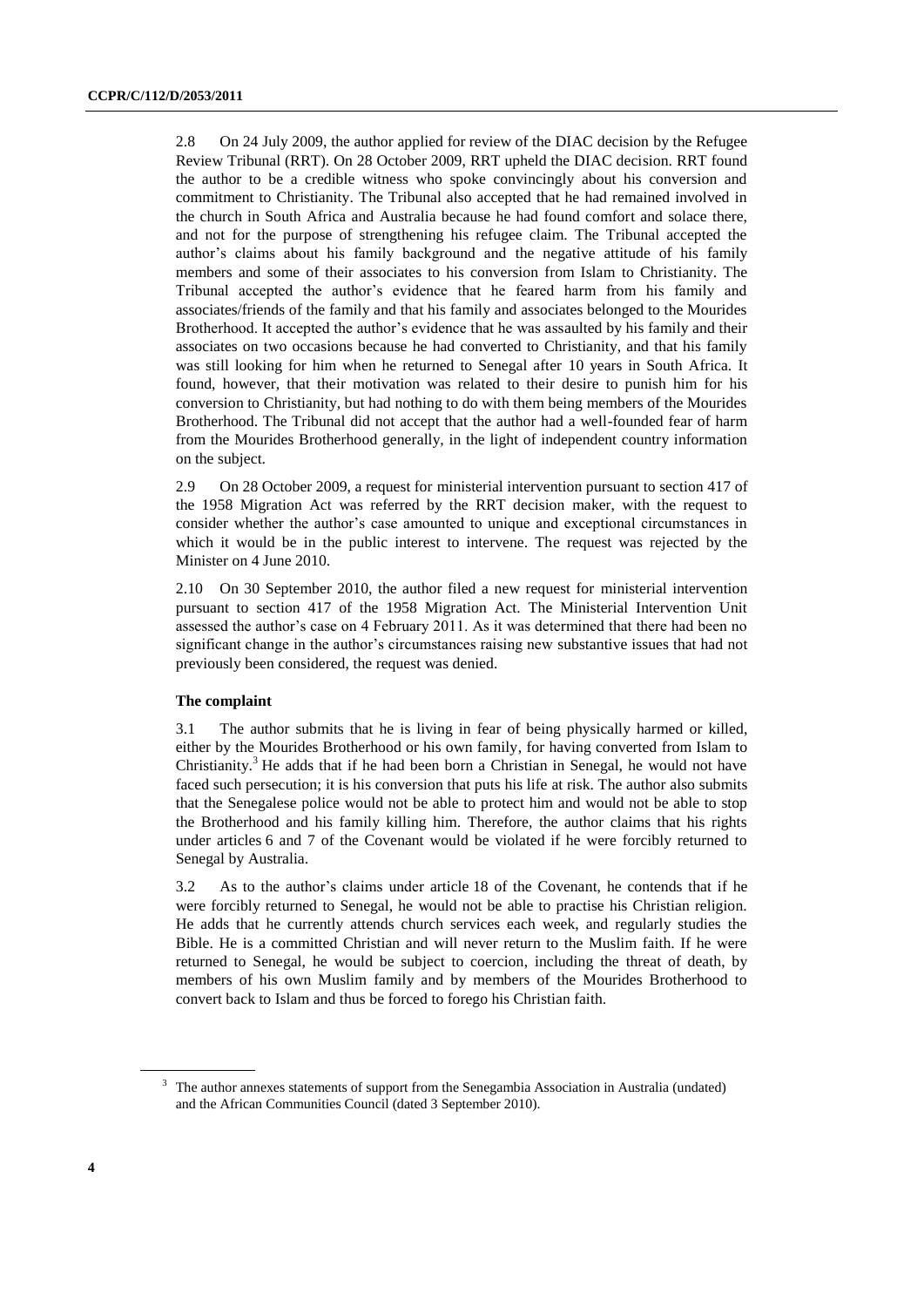#### **State party's observations on admissibility and merits**

4.1 On 20 December 2011, the State party submitted observations on the admissibility and merits of the communication, in which it invited the Committee to declare the author's allegations under articles 6, 7 and 18 to be inadmissible, or, in the alternative, devoid of merit.

4.2 The State party recalls that, further to the consideration of his application for a protection visa on 9 April 2009, the author was found not to be a person in need of protection under the 1951 Convention, and was notified of that decision on 8 July 2009. On 28 October 2009, RRT confirmed the initial decision not to grant him a protection visa. On 28 October 2009, the RRT decision maker also referred the case to the Minister of Immigration and Citizenship for consideration on humanitarian grounds under section 417 of the Migration Act.<sup>4</sup> However, on 4 April 2010, the author was advised that the Minister had decided not to intervene in his case.

4.3 On 27 September 2010, the author introduced a second written request for ministerial intervention, based on a "significant change in circumstances". The author referred to the facts that: (a) after he was baptized, his family threatened to inform the Mourides Brotherhood, which would order him to be killed if he did not return to Islam; (b) when the author attended the police station in Touba in 1994, he was told by a senior police officer that there was nothing the police could do to protect him; (c) if he returned to Senegal, there is no town in which he would be safe, as his family and relatives live in different parts of Senegal (Dakar, Touba, Kaolack and Giorbel) and would find him and inform the Mourides and have him killed; (d) the Mourides Brotherhood has great power and influence in Senegal; (e) the author believes he is the first Christian convert from Touba, and the Mourides want him killed to prevent others from converting; (f) the author is healthy and employable and would fit well into Australian society. None of those claims was considered to raise any new information, or to evidence a change in the author's circumstances. Accordingly, he was advised on 4 February 2011 that his second request for ministerial intervention had been rejected.

4.4 A third request for ministerial intervention was filed by DIAC in July 2011, asking that his circumstances be reviewed, based on the communication he had submitted to the Committee. The author was invited to provide any relevant information to be considered, but failed to do so. His last application was denied on 22 July 2011, after his circumstances, as well as relevant, up-to-date information, were reviewed. The State party explains that the author remains in community detention.

4.5 The State party submits that the author's allegations under articles 6, 7 and 18 are inadmissible as the author has not exhausted domestic remedies, as required under article 5, paragraph 2 (b), of the Optional Protocol. On 28 October 2009, RRT affirmed the decision of DIAC not to grant the author a protection visa under the Migration Act. The author did not seek judicial review of the RRT decision, and failed to provide any reason for not doing so. The State party adds that the factual basis of the author's claims before domestic instances is substantially the same as that submitted to the Committee, and that the RRT decision that the author is not entitled to a protection visa addressed the issue at the heart of his present communication before the Committee, namely that he would be at risk of persecution by reason of his religious beliefs if returned to Senegal. The State party also submits that, if successful, judicial review of the RRT decision would result in reconsideration of his claim for a protection visa by RRT, which might ultimately remedy

<sup>&</sup>lt;sup>4</sup> That provision confers a discretionary power on the Minister to intervene in cases in which it is considered by the Minister to be in the public interest to do so.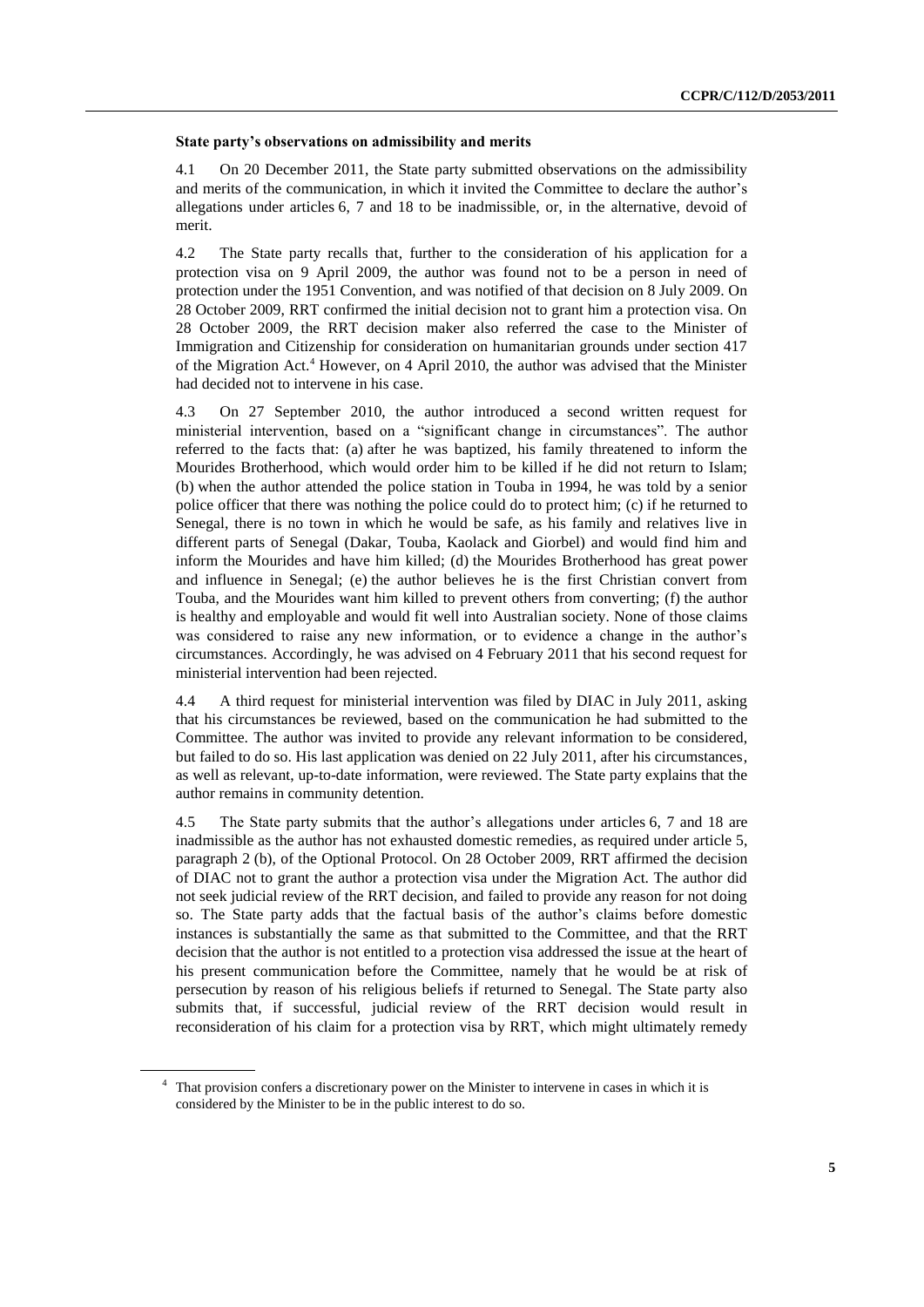the author's claims with respect to return to Senegal, and therefore his claims under the Covenant. The State party further submits that judicial review of the RRT decision remains an available remedy which the author should exhaust prior to seeking the Committee's consideration of his claims under the Covenant.

4.6 The State party submits that, as the author has failed to sufficiently substantiate his claims under articles 6, paragraph 1, and 7 of the Covenant, those claims should be declared inadmissible by the Committee, in accordance with article 2 of the Optional Protocol. The State party stresses, in particular, that the author failed to adduce sufficient evidence with respect to his claims that he is at risk of harm by the Mourides Brotherhood or family members who are also members of the Mourides Brotherhood, because the police in Senegal cannot, or will not protect him. The State party is of the view that, beyond the evidence which was considered during domestic proceedings, the author has failed to adduce any reliable evidence which would support his claim that he would be unable to avail himself of adequate State protection.

4.7 The State party recalls that, after examining all the available evidence, RRT accepted the following: (a) the author converted to Christianity on 13 November 1994; (b) the author comes from a devout Muslim family which is part of the Mourides Brotherhood; (c) the author and his family lived in Touba, a predominantly Muslim town; (d) the author's family opposed his conversion to Christianity, and in November 1994, some of his family members and neighbours attacked him and kept him at home for three days without food; (e) members of the author's family told him that the Mourides Brotherhood would kill him or place a fatwa on his head; (f) the author ran away from Touba to the town of Kaolack, and was located by two of his brothers and other Mourides Brotherhood members, and beaten up;  $(g)$  the author lived in South Africa for 10 years, then returned to Senegal, and was given his former job back, but within a short time, he heard that his family was looking for him, which prompted him to return to South Africa and then to go to Australia; (h) the author fears harm from his family and associates of his family; (i) the author's family and associates belong to the Mourides Brotherhood; (j) the author's family and their associates wish to cause him harm because of his conversion to Christianity, but that is not related to their membership to the Mourides Brotherhood; (k) the author's family and their associates assaulted the author on two occasions because he had converted to Christianity, they were still looking for him when he returned to Senegal after 10 years in South Africa, and the author's family is still angry, as indicated in a letter from the family provided at the RRT hearing; (l) the author's religion is the essential and significant reason for persecution by his family and their associates; and (m) the author was assaulted by his family and a small number of associates because of a personal vendetta against the author, as a result of his conversion to Christianity.

4.8 The State party stresses that, in its decision, RRT made no explicit findings with respect to the author's claims that he had sought assistance from the police on one occasion and had been told that they were unable to assist him because it was a family matter and the Mourides Brotherhood was too powerful; and that he would not be safe anywhere in Senegal because of the presence of a large family, which would find him wherever he went. The State party further notes that RRT did not accept that the Mourides Brotherhood would kill the author or would have threatened to do so, or that a fatwa had been placed on his head; the author's claims that he had a well-founded fear of harm from the Mourides Brotherhood; or that Senegal was unable or unwilling to protect him from persecution.

4.9 The State party notes that the author submitted that he did not report the first incident of assault to the police, but only reported the second assault. The State party recalls that, upon reporting the second incident, the author claims that he was informed by a senior police officer that there was nothing they could do because it was a family matter and "the Mourides are too powerful in Touba city". According to the State party, even if the author's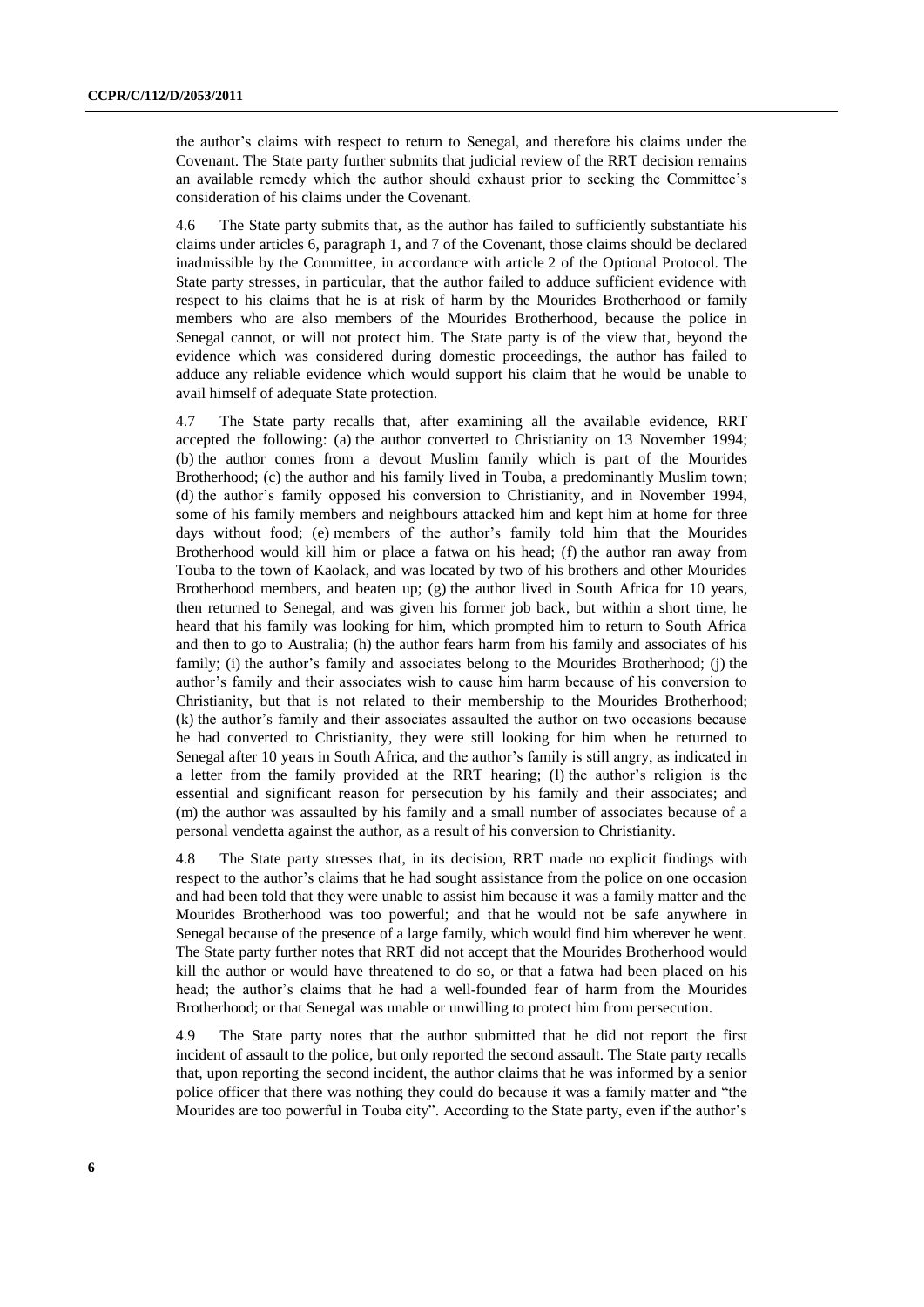claim is true, it is only an isolated incident which does not evidence widespread refusal or inability on the part of Senegal to protect the author on the basis of his religious beliefs. In any event, RRT explicitly considered that claim and rejected the author's contention that there would not be adequate or effective protection available to the author in the reasonably foreseeable future.

4.10 The State party observes that, although the author claims that he was assaulted on two occasions and that he would not be safe in any town or city, he only sought police protection once. Accordingly, the State party is of the view that the author failed to substantiate his claim that the police in Senegal are unable or unwilling to protect him from harm.

4.11 The State party also submits that there is no evidence that the author has attempted to relocate to any other part of Senegal other than Kaolack in order to avoid harm from his family. It adds that country information on the Mourides Brotherhood suggests that, while there may be incidents of intolerance, in general the Mourides Brotherhood displays a high degree of tolerance. Furthermore, although the author's family belongs to the Mourides Brotherhood, there is no evidence to suggest that the Mourides Brotherhood as an organization initiated, condoned or sanctioned any harm to the author.

4.12 The State party notes that the author's communication before the Committee does not contain any new material that has not already been considered by the Australian authorities in determining whether he was entitled to a protection visa under Australian law, and that his claim for protection was thoroughly considered by DIAC and RRT. After examining all the available evidence, RRT found that the author does have adequate and effective State protection available to him in Senegal, and that consequently his fear of persecution is not well-founded. Nonetheless, it referred the case for consideration under section 417 of the Migration Act on humanitarian grounds on the basis that, despite the finding that State protection would be adequate, that did not mean that there was a complete guarantee that the author would be safe from future harm by members of his family and their associates, which may constitute unique and exceptional circumstances. The State party notes that the "absence of complete guarantee" is different from the test of "real risk" applied by the Committee. The Minister subsequently declined to intervene in the author's case.<sup>5</sup>

4.13 The State party submits that the decision not to grant the author a protection visa was properly determined according to Australian law, based on a robust process of merits and judicial review offered by the domestic legal system. The State party notes the Committee's position that it is for the courts of States parties to evaluate facts and evidence in a particular case, unless it is found that the evaluation was clearly arbitrary, or amounted to a denial of justice.<sup>6</sup> The proceedings in the author's case did not suffer from any such defects.

4.14 The State party further contends that recent country information confirms the RRT finding that Senegal is able to provide adequate and effective protection to the author.<sup>7</sup> In particular, recent information indicates that Senegal has taken reasonable measures to protect the lives and safety of its citizens, including by ensuring that appropriate criminal

 $5$  A further section 417 request was initiated by DIAC on 7 July 2011, but was found not to meet the guidelines for referral to the Minister (see para. 4.4 above).

<sup>6</sup> Communication No. 541/1993, *Simms v. Jamaica*, inadmissibility decision adopted on 3 April 1995, para. 6.2.

<sup>7</sup> The State party refers to the *International Religious Freedom Reports 2008, 2009 and 2010* of the United States Department of State, and its 2010 Human Rights Report: Senegal. Available from www.state.gov/j/drl/rls/hrrpt/2010/af/154366.htm.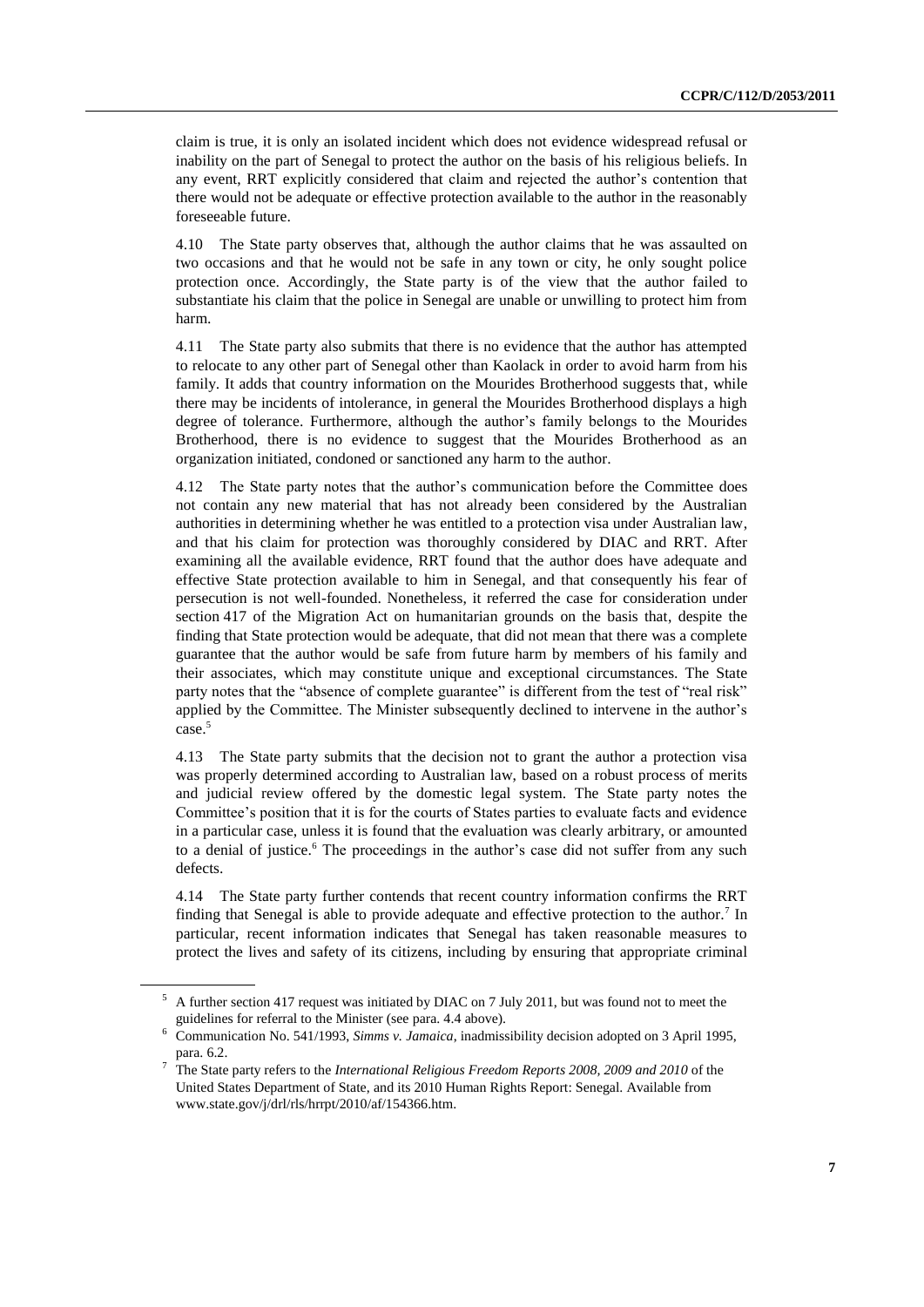law is in place and that the police force and system of justice are reasonably effective and impartial. Accordingly, the State party is of the view that the author failed to sufficiently substantiate, for the purposes of admissibility, his claim that he would not be offered adequate State protection in Senegal against threats from the Mourides Brotherhood or his family.

4.15 The State party submits that its non-refoulement obligations do not extend to potential breaches of article 18 of the Covenant. Accordingly, it invites the Committee to declare that part of the communication inadmissible *ratione materiae* with the Covenant.

4.16 On the merits, the State party submits that the facts alleged by the author in relation to articles 6 and 7 do not meet the threshold requirement of a risk of irreparable harm as a necessary and foreseeable consequence of his return to Senegal.<sup>8</sup> The State party reiterates that there are no substantial grounds for believing that the author will face torture, inhuman or degrading treatment or punishment, or arbitrary deprivation of life upon his return to Senegal. The author has adequate and effective State protection available to him in Senegal and consequently, it is neither necessary nor foreseeable that he would suffer irreparable harm if he was to be returned there. There is no evidence that violence against Christians is tolerated or sanctioned in any way, nor are there reports of societal violence, harassment or discrimination based on religious affiliation, belief or practice. Christian and Muslim leaders in the country maintain a public dialogue to help diffuse social crises and promote dialogue, Senegalese law prohibits all forms of discrimination and provides for freedom of religion, and law and order is effectively maintained by the police forces throughout the country.

4.17 Regarding article 18, the State party submits that the author's claim is devoid of merit, as Senegal is a secular State, well-known for its religious tolerance. There is no evidence that the author has attempted to relocate to any part of Senegal other than Touba or Kaolack to avoid harm from his family. Therefore, according to the State party, there is no risk that the author would face a breach of his rights under article 18 as a necessary and foreseeable consequence of his return to Senegal.

#### **Author's comments on the State party's submission**

5.1 On 1 March 2012, the author submitted his comments on the State party's observations on admissibility and merits. In addition to the facts presented in his initial submission, he notes that he has exhausted domestic remedies. A judicial review from the RRT decision would only have been available to him if he had a proper ground for appeal to the Federal Magistrates Court. No such ground was available to him. Section 474 of the Migration Act of 1958 prohibits appeals from RRT. The High Court of Australia, in its decision *Plaintiff S157/2002 v. Commonwealth of Australia* (2003), held that RRT decisions affected by jurisdictional error fall outside the scope of section 474 of the Migration Act. Therefore, only those decisions which contain a jurisdictional error can be appealed before the Federal Magistrates Court. In addition to that strict legal threshold for permissible appeals, it is incumbent on the appellant, under section 486 (e) and (i) of the Migration Act, to certify in writing that there are reasonable prospects of success for the appeal. The author notes that a careful review of the RRT decision by his legal counsel revealed that there was no jurisdictional error in the decision of 28 October 2009. As a result, no appeal to the Federal Magistrates Court was available to him.

<sup>8</sup> The State party refers to communication No. 469/1991, *Ng v. Canada*, Views adopted on 5 November 1993, para. 6.2.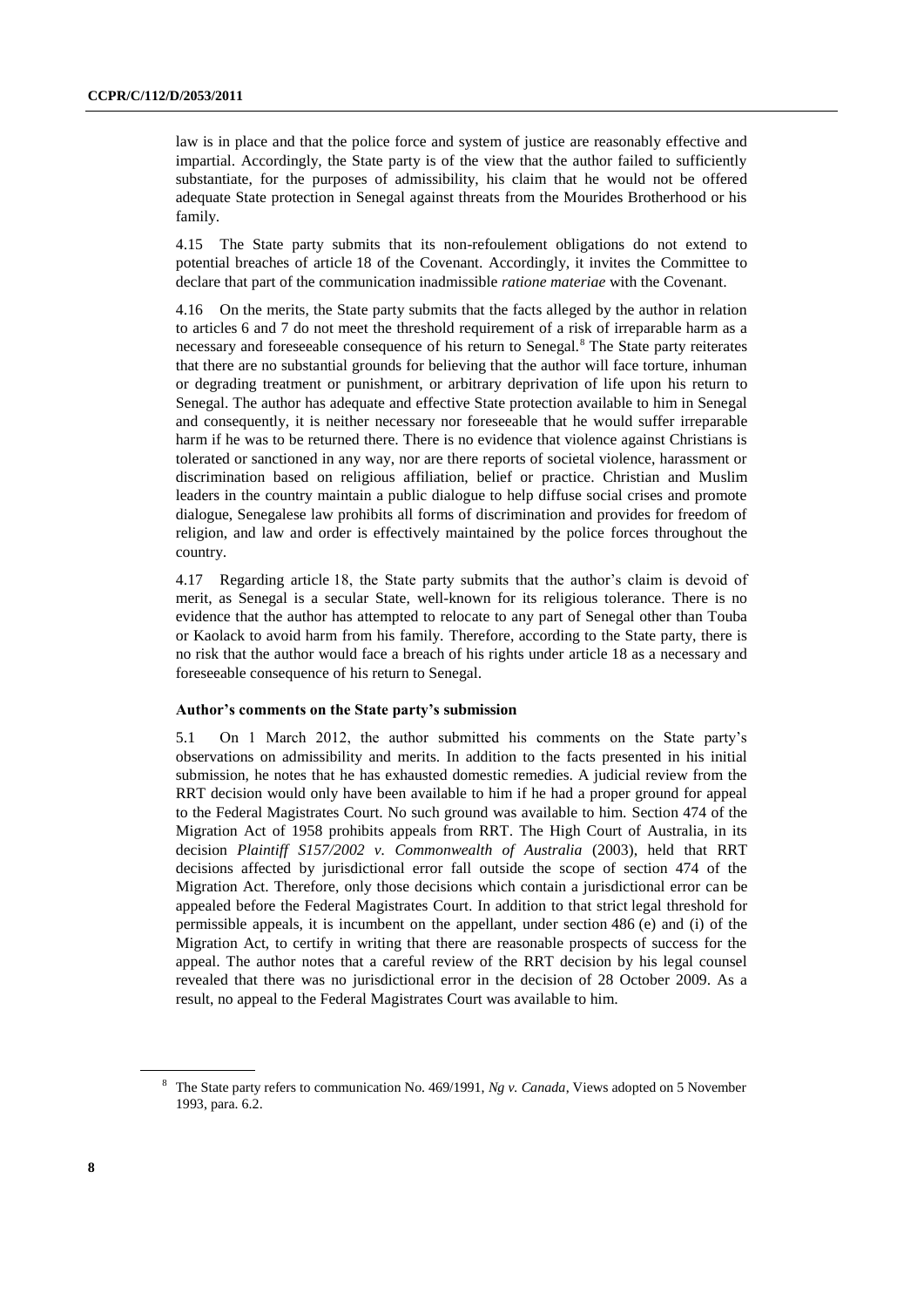5.2 With respect to the State party's contention that he has failed to substantiate his claims, the author reiterates that there are strong reasons and evidence supporting his claims that he would be exposed to a real risk of irreparable harm as a necessary and foreseeable consequence of his return to Senegal, the absence of any safe area in which he could relocate in Senegal, as (a) his extended family will find him anywhere in the country; (b) the Mourides Brotherhood, which is active throughout Senegal, will find him and kill him; and (c) the police will not protect him because they consider the issue to be a family matter and will not become involved. The police also told the author that the Mourides Brotherhood was too powerful. Moreover, around 95 per cent of the police officers in Senegal are Muslim, and most of them are members of the Mourides Brotherhood.

#### **Issues and proceedings before the Committee**

#### *Consideration of admissibility*

6.1 Before considering any claim contained in a communication, the Human Rights Committee must, in accordance with rule 93 of its rules of procedure, decide whether the communication is admissible under the Optional Protocol to the Covenant.

6.2 The Committee has ascertained, as required under article 5, paragraph 2 (a), of the Optional Protocol, that the same matter is not being examined under another procedure of international investigation or settlement.

6.3 The Committee notes the State party's argument that the author has failed to exhaust domestic remedies, as he did not appeal the decision of the Refugee Review Tribunal before the Federal Magistrates Court. The Committee recalls its jurisprudence to the effect that authors must avail themselves of all domestic remedies in order to fulfil the requirement of article 5, paragraph 2 (b), of the Optional Protocol, insofar as such remedies appear to be effective in the given case and are de facto available to the author. $9$  In the present case, the Committee notes the author's contention that, as there was no jurisdictional error in the Refugee Review Tribunal's decision of 28 October 2009, no judicial review before the Federal Magistrates Court was available to him under the existing provisions of the Migration Act, as interpreted by relevant case law. The Committee notes that the author's statement has not been challenged by the State party, and accordingly considers that it is not precluded from considering the communication under article 5, paragraph 2 (b), of the Optional Protocol.

6.4 The Committee notes the State party's challenge to the admissibility of the communication pursuant to article 2 of the Optional Protocol on the ground that the author has failed to substantiate his claims under articles 6 and 7 of the Covenant. However, the Committee finds that, for the purposes of admissibility, the author has adequately explained the reasons for which he fears that a forcible return to Senegal would result in a risk of treatment incompatible with articles 6 and 7 of the Covenant, relying on his past experience whereby, as a Christian convert, he was assaulted on two occasions, and on his claim that he failed to obtain the protection of the police, which he had sought. The Committee therefore finds the author's claims under articles 6 and 7 admissible under article 2 of the Optional Protocol.

6.5 With respect to the State party's argument that article 18 of the Covenant lacks extraterritorial application, the Committee is of the view that the author's allegations under

<sup>9</sup> See, inter alia, communications No. 1959/2010, *Warsame v. Canada*, Views adopted on 21 July 2011, para. 7.4, and No. 1003/2001, *P.L. v. Germany*, inadmissibility decision adopted on 22 October 2003, para. 6.5.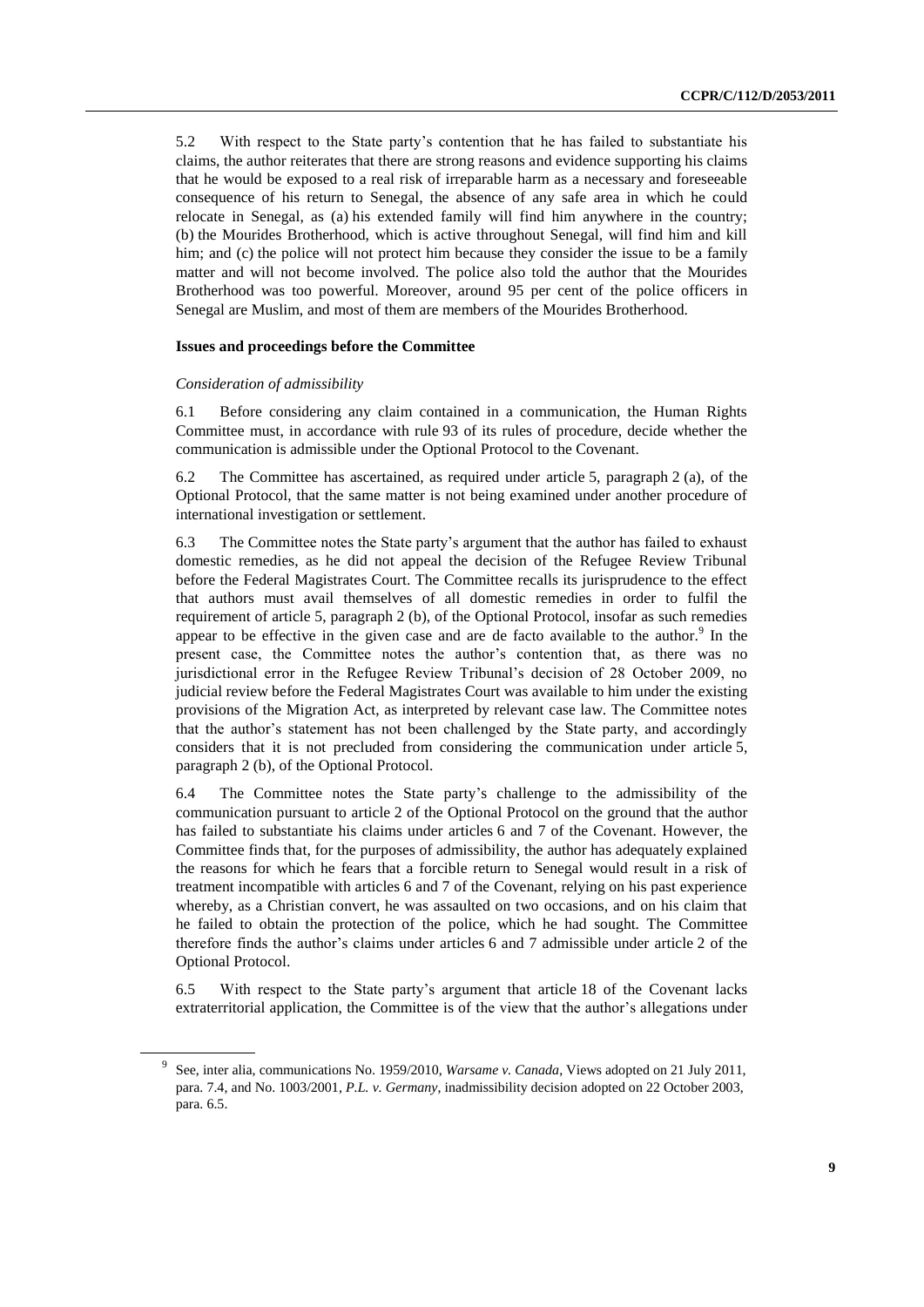that provision cannot be dissociated from his claims under articles 6 and 7, which must be determined on the merits.<sup>10</sup>

6.6 The Committee declares the communication admissible insofar as it appears to raise issues under articles 6, paragraph 1, 7 and 18 of the Covenant, and proceeds to their consideration on the merits.

#### *Consideration of the merits*

7.1 The Human Rights Committee has considered the present communication in the light of all the information made available to it by the parties, as required under article 5, paragraph 1, of the Optional Protocol.

7.2 The Committee notes the author's claim that, as a result of his conversion from Islam to Christianity in 1994, he would face physical harm or may be killed by the Mourides Brotherhood or his own family should he be returned to Senegal. The Committee notes the author's claim that in November 1994, he was attacked by his family, which threatened to have a fatwa issued by the Mourides Brotherhood against him; and that after he escaped to the town of Kaolack, he was located and severely beaten up by his family, along with other members of the Mourides Brotherhood. The Committee also notes the author's contention that no State protection is available to him in Senegal. The Committee notes that the Refugee Review Tribunal, while it accepted most of the facts of the case, was not satisfied that the author would face a risk of harm from the Mourides Brotherhood, and determined that adequate State protection would be available in Senegal.

7.3 The Committee recalls its general comment No. 31 in which it refers to the obligation of States parties not to extradite, deport, expel or otherwise remove a person from their territory where there are substantial grounds for believing that there is a real risk of irreparable harm, such as that contemplated by articles 6 and 7 of the Covenant.<sup>11</sup> The Committee also recalls that, generally speaking, it is for the organs of States parties to the Covenant to review or evaluate facts and evidence in order to determine whether such a risk exists.<sup>12</sup>

7.4 In the present case, the Committee observes that the author's refugee claim was thoroughly examined by the State party's authorities, which concluded that the author did not have a well-founded fear of persecution. The author did not seek judicial review of the decision of the Refugee Review Tribunal rejecting his claim, and does not assert any procedural irregularity in the RRT decision. The Committee notes that RRT accepted that the author had converted to Christianity in 1994; that in November 1994, some members of his family attacked him and left him without food for three days; and that later in Kaolack, where he had escaped, he was located and attacked by members of his family and some members of the Mourides Brotherhood. RRT concluded that any threat to the author came from his family and their associates, but not from the Mourides Brotherhood as such, and it rejected the author's contention that no adequate and effective State protection would be available to him elsewhere in Senegal. The Committee also notes that the author has not put forward any other reason why he could not relocate within Senegal. The Committee observes that the author has not identified any risk factor that the State party's authorities

parties to the Covenant, para. 12.

<sup>10</sup> See communication No. 2007/2010, *X. v. Denmark*, Views adopted on 26 March 2014, para. 8.4. <sup>11</sup> See general comment No. 31[80] on the nature of the general legal obligation imposed on States

<sup>&</sup>lt;sup>12</sup> See communication No. 1763/2008, *Pillai et al. v. Canada*, Views adopted on 25 March 2011, para. 11.4. See also communications No. 1819/2008, *A.A. v. Canada*, inadmissibility decision adopted on 31 October 2011, para. 7.8, and No. 2049/2011, *Z. v. Australia*, Views adopted on 18 July 2014, para. 9.3.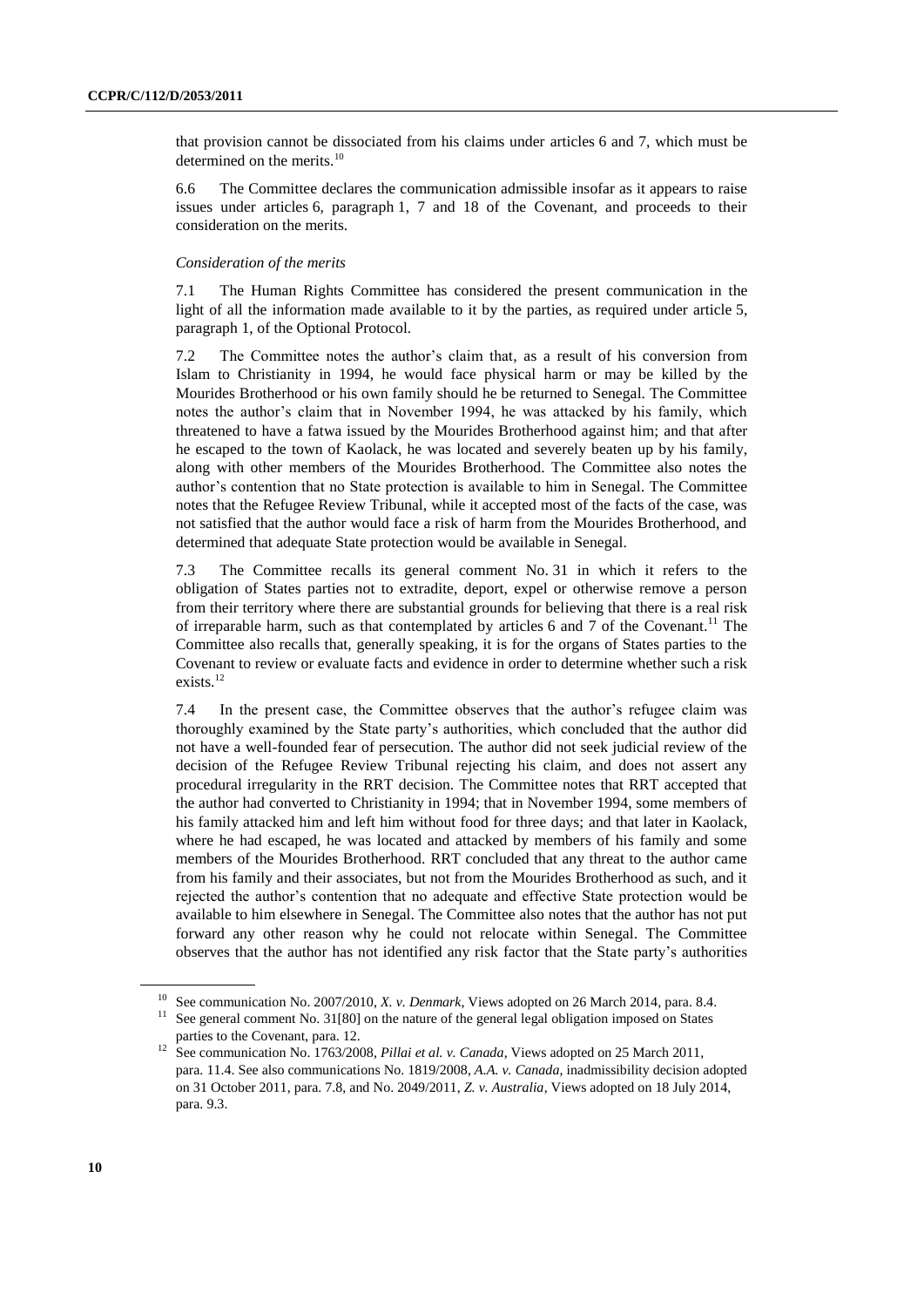failed to take properly into account, or any other irregularity in the decision-making process. The author disagrees with the factual conclusions of the State party's authorities, but does not show that they are manifestly unreasonable. The Committee therefore concludes that it was not shown that the authorities in Senegal would not generally be willing and able to provide impartial, adequate and effective protection to the author against threats to his physical safety, and that it would not be unreasonable to expect him to settle in a location, especially one more distant from Touba, where such protection would be available to him. Provided that the author would only be returned to such a location where the State party determines that adequate and effective protection is available, the Committee cannot conclude that removing him to Senegal would violate the State party's obligations under article 6 or 7 of the Covenant.

7.5 With regard to the author's claims under article 18, the Committee refers to its conclusions in paragraph 7.4, and on the same basis finds that it could not conclude that the author would face a real risk of treatment inconsistent with that article if he were removed to Senegal.

8. The Human Rights Committee, acting under article 5, paragraph 4, of the Optional Protocol to the International Covenant on Civil and Political Rights, is of the view that the author's removal to Senegal would not violate his rights under article 6, 7 or 18 of the Covenant.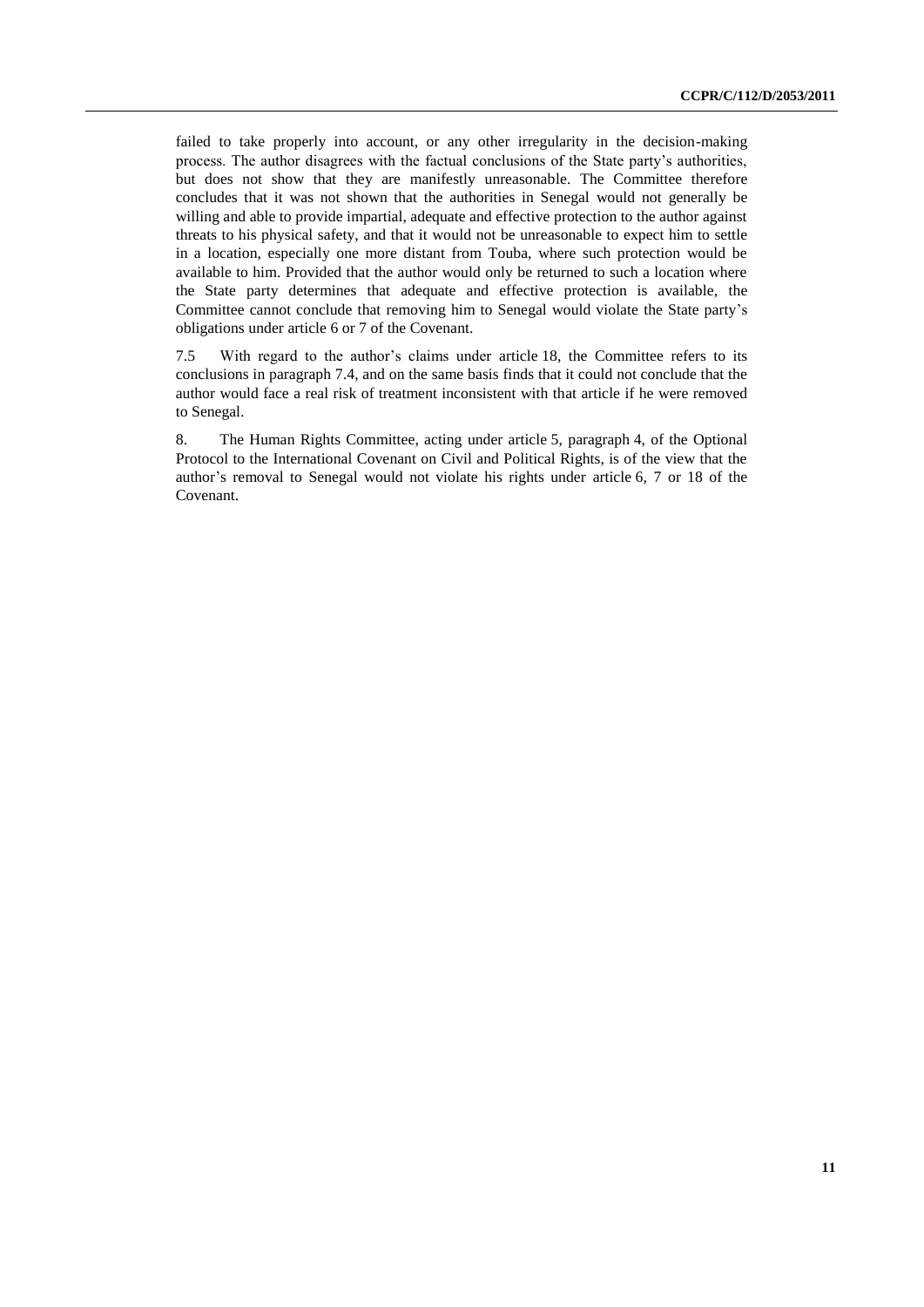# **Appendices**

**Appendix I**

[Original: English]

### **Joint opinion of Committee members Gerald L. Neuman and Yuji Iwasawa (concurring)**

We concur fully with the Committee's Views. We write separately merely to point out that the Committee's discussion in paragraph 7.4 reflects the well-established principle of the "internal flight alternative", a basic rule of international refugee law as well as international human rights law. Individuals are not in need of international protection if they can avail themselves of the protection of their own State; if resettling within the State would enable them to avoid a localized risk, and resettling would not be unreasonable under the circumstances, then returning them to a place where they can live in safety does not violate the principle of non-refoulement. See, for example, communication No. 1897/2009, *S.Y.L. v. Australia*, inadmissibility decision of 24 July 2013, para. 8.4; *Sufi and Elmi v. the United Kingdom*, Applications. Nos. 8319/07 and 11449/07 (European Court of Human Rights, 2011), para. 266; and *Omeredo v. Austria*, Application No. 8969/10 (European Court of Human Rights 2011) (inadmissibility decision).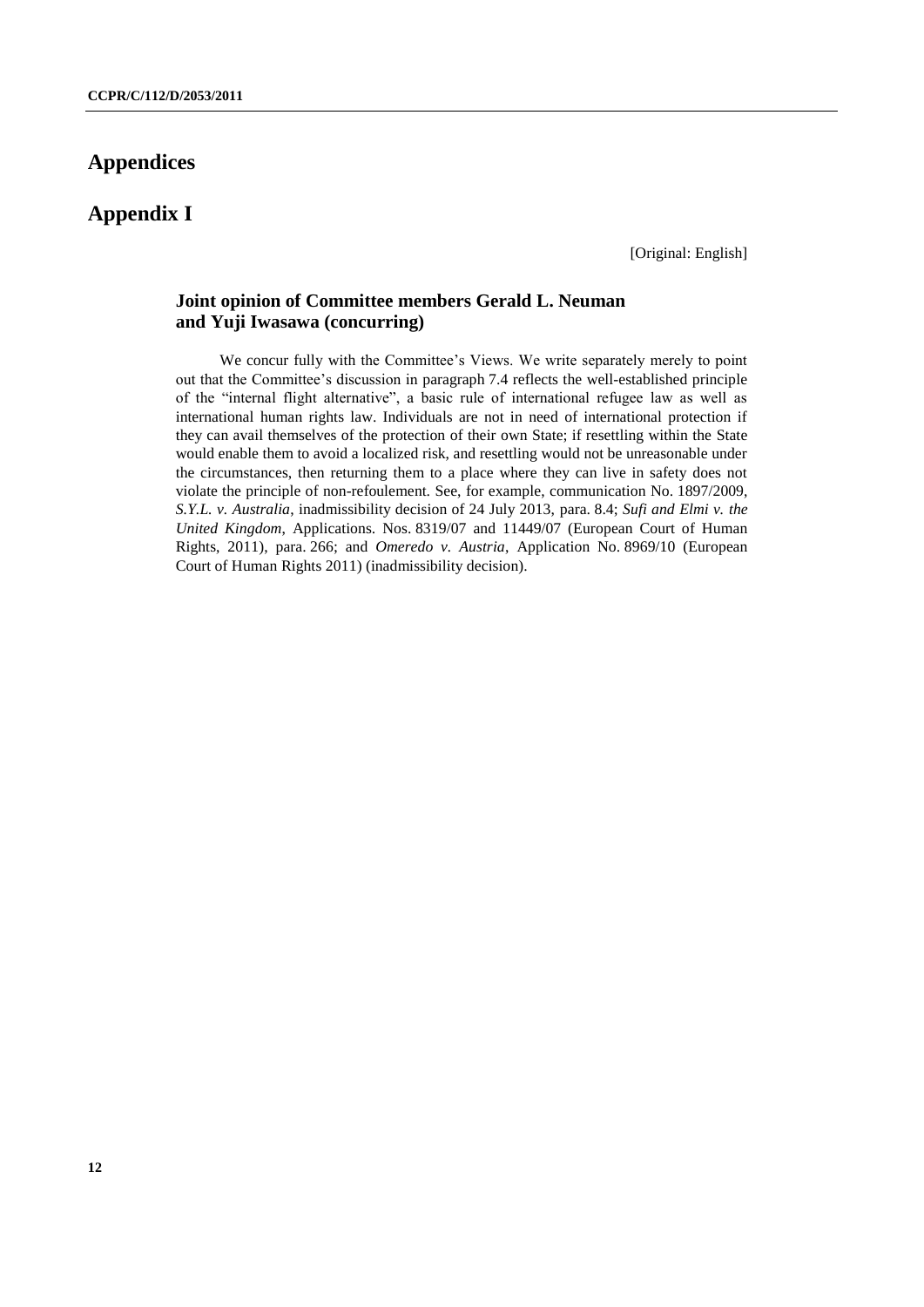# **Appendix II**

[Original: English]

### **Individual opinion of Committee member Dheerujlall B. Seetulsingh (concurring)**

While I come to the same conclusion as the majority that there is no violation by the State in the present case, I am of the view that such finding should not be subject to the condition stipulated at the end of paragraph 7.4, as this creates a considerable degree of uncertainty which may raise difficulty in complying with the views of the Committee. In the light of the Committee's own finding that the author has not put forward any reason why he could not relocate within Senegal, the burden falls upon him to avail himself of the protection of his own State as established by the doctrine of internal flight. The duty of ascertaining the location where adequate and effective protection is available in Senegal does not rest upon the authorities of the State party (Australia).Their duty is limited to obtaining reliable information that Senegal is a secular State where there is religious tolerance.